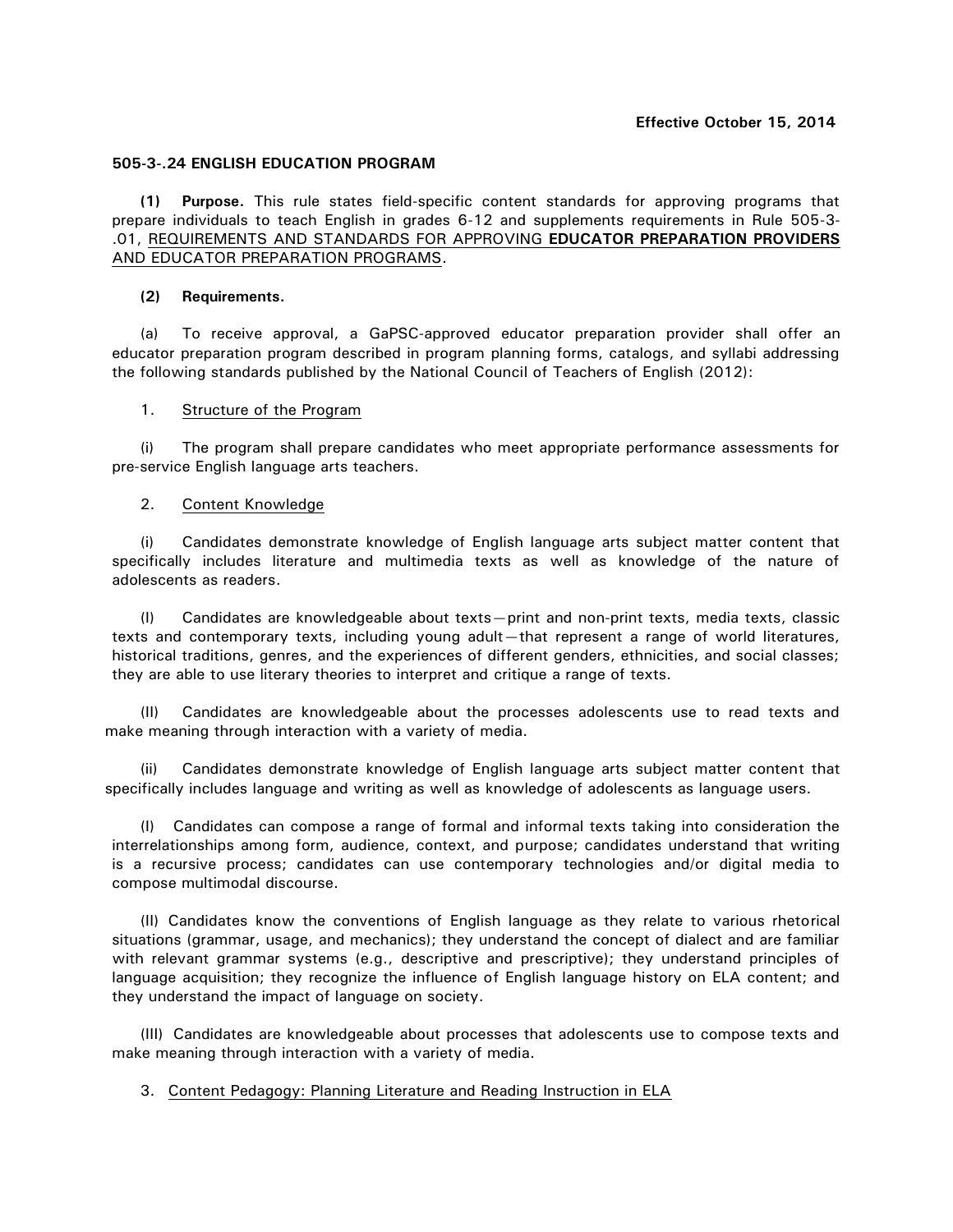(i) Candidates plan instruction and design assessments for reading and the study of literature to promote learning for all students.

(I) Candidates use their knowledge of theory, research, and practice in English Language Arts to plan standards-based, coherent and relevant learning experiences utilizing a range of different texts—across genres, periods, forms, authors, cultures, and various forms of media—and instructional strategies that are motivating and accessible to all students, including English language learners, students with special needs, students from diverse language and learning backgrounds, those designated as high achieving, and those at risk of failure.

(II) Candidates design a range of authentic assessments (e.g., formal and informal, formative and summative) of reading and literature that demonstrate an understanding of how learners develop and that address interpretive, critical, and evaluative abilities in reading, writing, speaking, listening, viewing, and presenting.

(III) Candidates plan standards-based, coherent and relevant learning experiences in reading that reflect knowledge of current theory and research about the teaching and learning of reading and that utilize individual and collaborative approaches and a variety of reading strategies.

(IV) Candidates design or knowledgeably select appropriate reading assessments that inform instruction by providing data about student interests, reading proficiencies, and reading processes.

(V) Candidates plan instruction that incorporates knowledge of language—structure, history, and conventions—to facilitate students' comprehension and interpretation of print and non-print texts.

(VI) Candidates plan instruction which, when appropriate, reflects curriculum integration and incorporates interdisciplinary teaching methods and materials.

4. Content Pedagogy: Planning Composition Instruction in ELA

(i) Candidates plan instruction and design assessments for composing texts (i.e., oral, written, and visual) to promote learning for all students.)

(I) Candidates use their knowledge of theory, research, and practice in English Language Arts to plan standards-based, coherent and relevant composing experiences that utilize individual and collaborative approaches and contemporary technologies and reflect an understanding of writing processes and strategies in different genres for a variety of purposes and audiences.

(II) Candidates design a range of assessments for students that promote their development as writers, are appropriate to the writing task, and are consistent with current research and theory. Candidates are able to respond to student writing in process and to finished texts in ways that engage students' ideas and encourage their growth as writers over time.

(III) Candidates design instruction related to the strategic use of language conventions (grammar, usage, and mechanics) in the context of students' writing for different audiences, purposes, and modalities.

(IV) Candidates design instruction that incorporates students' home and community languages to enable skillful control over their rhetorical choices and language practices for a variety of audiences and purposes.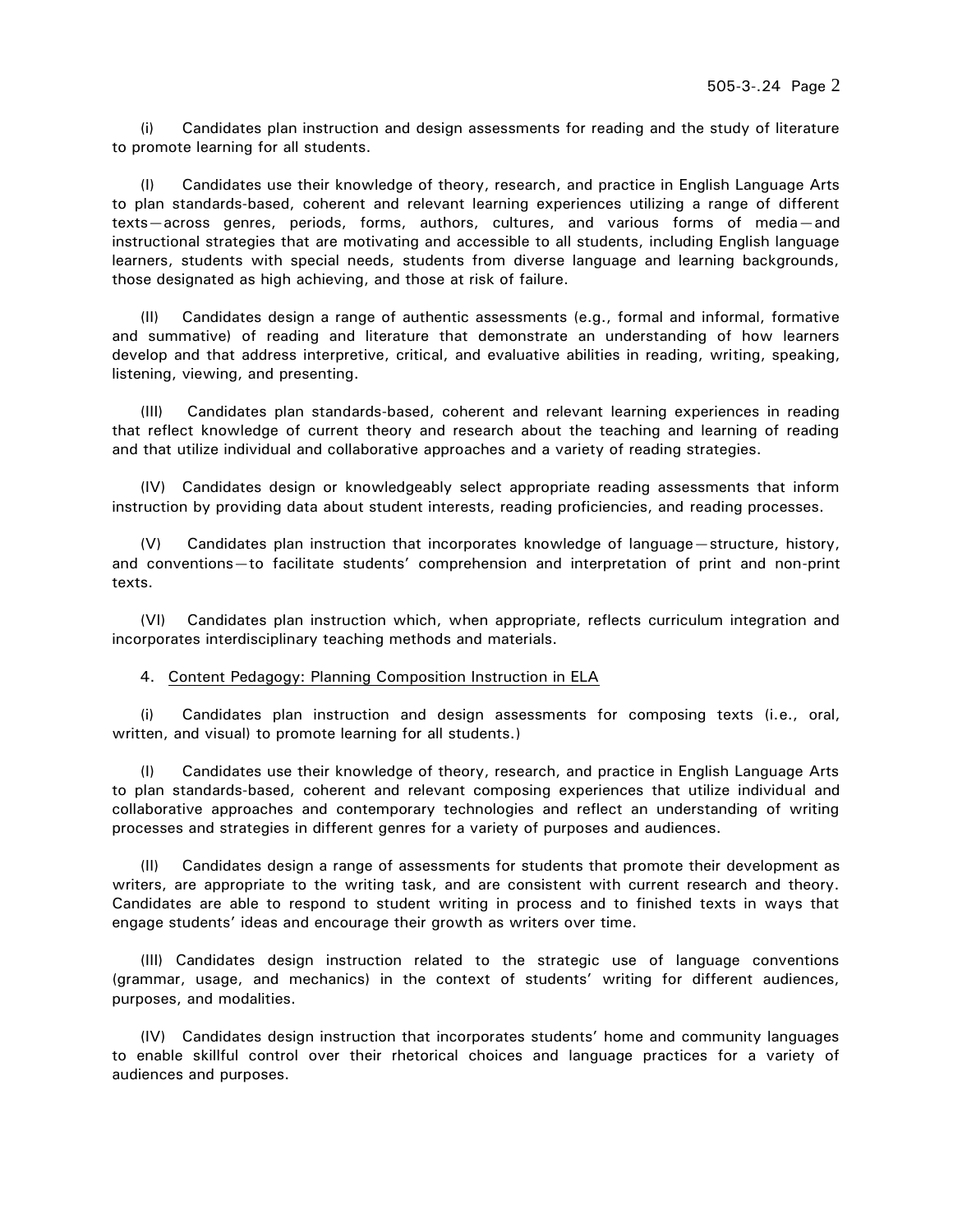## 5. Learners and Learning: Implementing English Language Arts Instruction

(i) Candidates plan, implement, assess, and reflect on research-based instruction that increases motivation and active student engagement, builds sustained learning of English language arts, and responds to diverse students' context-based needs.

(I) Candidates plan and implement instruction based on ELA curricular requirements and standards, school and community contexts, and knowledge about students' linguistic and cultural backgrounds.

(II) Candidates use data about their students' individual differences, identities, and funds of knowledge for literacy learning to create inclusive learning environments that contextualize curriculum and instruction and help students participate actively in their own learning in ELA.

(III) Candidates differentiate instruction based on students' self-assessments and formal and informal assessments of learning in English language arts; candidates communicate with students about their performance in ways that actively involve them in their own learning.

(IV) Candidates select, create, and use a variety of instructional strategies and teaching resources, including contemporary technologies and digital media, consistent with what is currently known about student learning in English Language Arts.

## 6. Professional Knowledge and Skills

(i) Candidates demonstrate knowledge of how theories and research about social justice, diversity, equity, student identities, and schools as institutions can enhance students' opportunities to learn in English Language Arts.

(I) Candidates plan and implement English language arts and literacy instruction that promotes social justice and critical engagement with complex issues related to maintaining a diverse, inclusive, and equitable society.

(II) Candidates use knowledge of theories and research to plan instruction responsive to students' local, national and international histories, individual identities (e.g., race, ethnicity, gender expression, age, appearance, ability, spiritual belief, sexual orientation, socioeconomic status, and community environment), and languages/dialects as they affect students' opportunities to learn in ELA..

(ii) Candidates are prepared to interact knowledgeably with students, families, and colleagues based on social needs and institutional roles, engage in leadership and/or collaborative roles in English Language Arts professional learning communities, and actively develop as professional educators.

(I) Candidates model literate and ethical practices in ELA teaching, and engage in/reflect on a variety of experiences related to ELA.

(II) Candidates engage in and reflect on a variety of experiences related to ELA that demonstrate understanding of and readiness for leadership, collaboration, ongoing professional development, and community engagement.

(b) The program shall meet all requirements specified in Rule 505-3-.01.